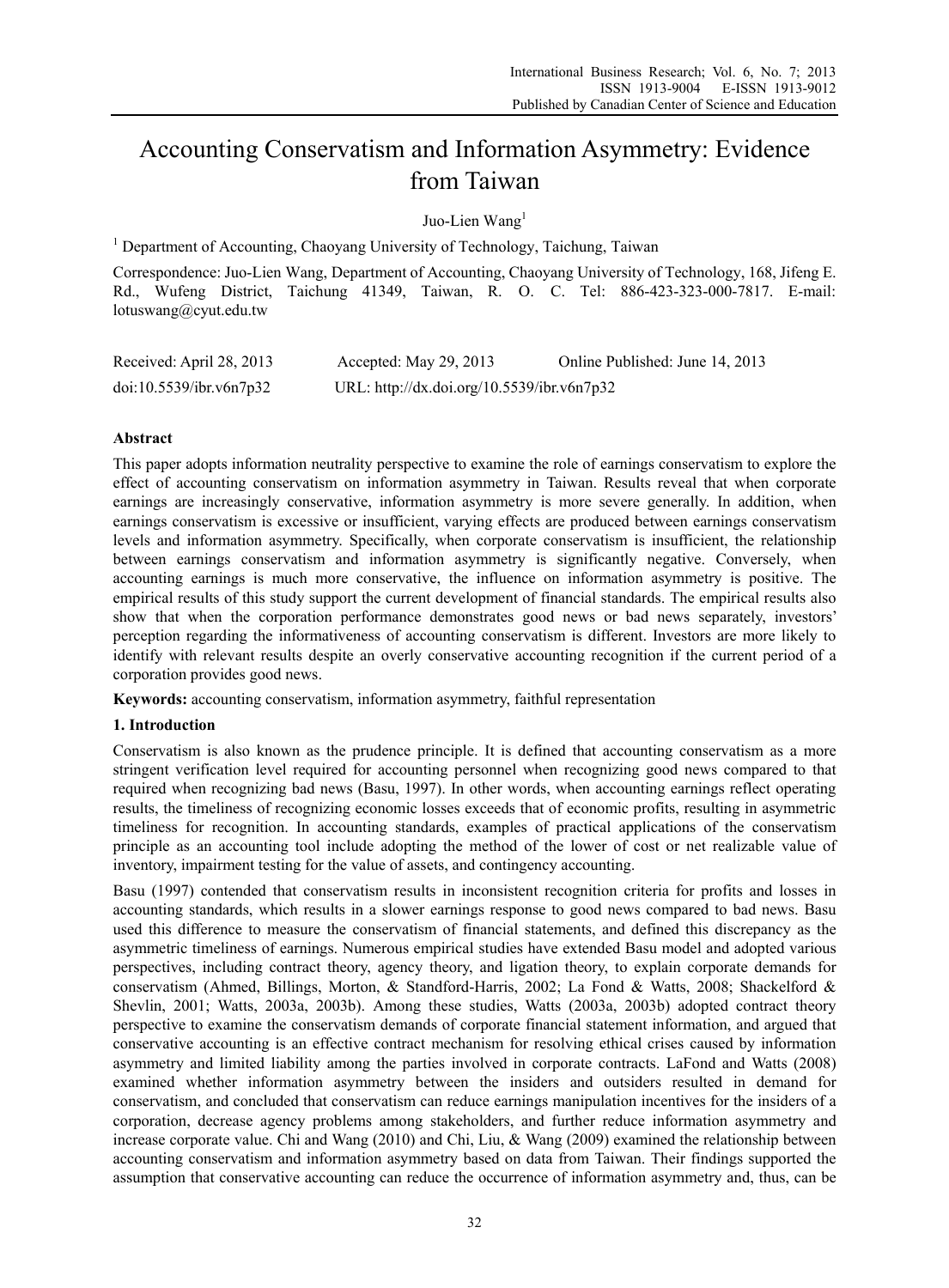employed as a corporate governance mechanism to increase corporate value and cash flow.

In the theoretical framework of generally accepted accounting principles, the ultimate goal for accounting information is decision usefulness. Financial statements provide useful information for existing and potential investors, creditors, and other users to evaluate the future investment cash flow or credit and to conduct rational decision-making. The Conceptual Framework for Financial Reporting which developed by the International Accounting Standards Board (IASB) and U.S. Financial Accounting Standards Board (FASB)(hereafter the Boards) established firmly the basic quality characteristics of accounting are relevance and faithful representation. In other words, the principle of conservatism is no longer included. However, the conservatism principle has significantly affected the preparation of accounting information over the long term. Thus, in the past 30 years, accounting practices have tended to be more conservative (Watts, 2003a), emphasizing the need for the conservatism principle. Various subsequent studies (Cheng, Wu, & Shiue, 2011) have also supported the contract theory perspective of Watts (2003a).

Hart and Moore (1995) contended that agency problems are primarily caused by information asymmetry between corporate funders and fund users. Insiders such as corporate managers and controlling shareholders possess complete information, whereas investors such as creditors and outside shareholders have insufficient information. Therefore, the insiders may, based on motives to pursue private interest, engage in behavior that is detrimental to the entire corporation profit. This situation is known as an agency conflict, which often becomes more severe because of information asymmetry among parties involved in the contract. The faithful representation of accounting information, to some extent, eases and resolves conflicts of interest caused by information asymmetry. Regarding economic development, Taiwan is currently an emerging economy market. Differences in the framework for regulatory systems and cultural environment backgrounds exist between Taiwan and developed countries. The existence of private information is more common in the markets of emerging economies; hence, outside investors are more likely to be exploited by insiders. In some degree, the development of market size is partially determined by whether information asymmetry between insiders and outsiders can be reduced. Compared to stock markets in Europe or the United States, the majority of the participants in Taiwan stock market are individual investors. In this context, the information asymmetry in Taiwan stock market is extreme. Thus, for corporations, maintaining faithful representation in accounting information and a neutral perspective instead of overly emphasizing accounting conservatism can positively influence the development of Taiwan stock market. Since 1999, Taiwan has gradually increased and amended accounting standards to converge on the International Financial Reporting Standards (IFRS). By referencing relevant IFRS regulations, accounting bulletins or reports have been consistently increased and amended, and listed, OTC, and emerging companies are required to directly adopt the IFRS for preparation of financial reports or statements beginning in 2013. The exclusion of the conservatism principle from the basic accounting framework will inevitably and directly influence information quality regarding accounting earnings recognitionin Taiwanese corporations.

Basu, Huang, Mitsudome and Weintrop (2005) asserted that conservatism exists in the accounting earnings of Taiwanese corporations, and Chi and Wang (2010) referenced Taiwanese data and obtained empirical results verifying that conservatism reduces information asymmetry. However, Chi and Wang (2010) adopted Basu (1997) as the empirical model framework, although Basu's earnings conservatism estimation shows certain limitations. Furthermore, during the estimation process, Basu assumed that all firms in the industry are homogeneous and the firm's operating characteristics are not change over time (Khan & Watts, 2009). Therefore, Basu method could not determine whether varying degrees of conservatism had an identical influence on information asymmetry. For this reason, this study deems it necessary to reexamine the influence that earnings conservatism has on information asymmetry in Taiwan's capital market to understand the role of conservatism in accounting information and provide references for corporations when preparing financial statements in the future.

Investors and the accounting standard makers have argued that earnings conservatism can result in an underestimation of current earnings and an overestimation of future earnings. This affects the neutrality and relevance of financial information disclosures and further increases information asymmetry between the insiders and outsiders of the corporation. The majority of previous studies adopted contract theory perspective and, thus, supported the retention of the conservatism principle (e.g., Ahmed et al., 2002; Ahmed & Duellman, 2007; Khan & Watts, 2009). In contrast to previous studies that primarily supported conservative accounting to reduce management manipulation of earnings, this study focuses on (1) the effects that conservatism has on information asymmetry under various accounting conservatism degrees, and (2) contributing literature on conservative accounting in information neutrality. Recently, the Boards' concept of the conservatism principle or prudence has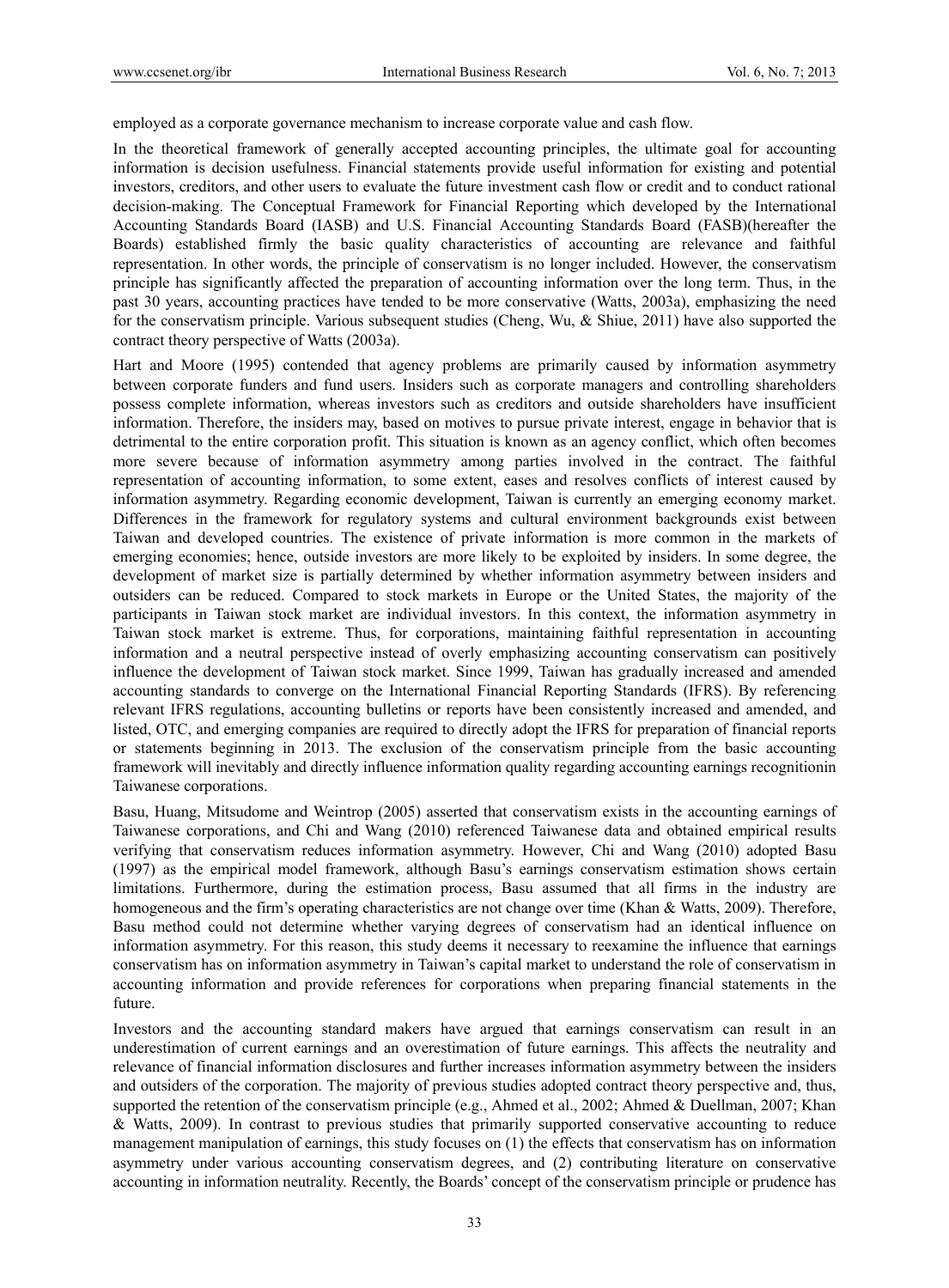been transformed into the faithful representation of accounting information. Consequently, this study adopts information neutrality perspective to examine the role of earnings conservatism.

Previous studies have primarily used linear relationships to measure the correlation between earnings conservatism and information asymmetry within the market, and subsequently suggested that accounting conservatism can reduce information asymmetry, increase contract efficiency, and enhance the quality of financial statement information (La Fond & Watts, 2008; Chi & Wang, 2010; Chi et al., 2009). This study extends the research of previous studies regarding the correlation between the conservatism and information asymmetry. As a result, the influence that earnings conservatism has on corporate information asymmetry is analyzed, and the influence is assumed to be nonlinear. In other words, this study assumes that both excessive and insufficient conservatism induce investor doubts, and, thus, the perception that the informativeness of corporate accounting reports should be enhanced.

Listed and OTC companies in Taiwan were adopted as the research samples. The empirical results indicate that Taiwan's corporate accounting earnings are conservative. This study also employed the firm-year indicator of accounting conservatism established by Khan and Watts (2009) to verify relevant inferences. Overall, the results showed that when corporate earnings are increasingly conservative, information asymmetry is more severe. Earnings conservatism causes investors to perceive that published accounting information is less neutrality and relevant, subsequently widening the information asymmetry between the internal personnel and external parties of a corporation. This results in investors raising stock bid-ask spreads for self-protection. In addition, when earnings conservatism is excessive or insufficient, varying effects are produced between earnings conservatism levels and information asymmetry. Specifically, when corporate conservatism is insufficient, the relationship between earnings conservatism and information asymmetry is significantly negative. Conversely, when accounting earnings is much more conservative, the influence on information asymmetry is positive. Therefore, when corporations recognize revenue and expense, extremity conservatism (i.e., either excessively or insufficiently conservative) would enhance the information asymmetry between insiders and outsiders. The empirical results also show that when the corporation performance demonstrates good news or bad news separately, investors' perception regarding the informativeness of accounting conservatism is different.

The remainder of this paper is organized as follows. Section 2 discusses the extant literature on earnings conservatism and information asymmetry, followed in Section 3 by a description of the data used, an explanation of the research design and presentation of the methods used to identify earnings conservatism and information asymmetry. The empirical results are presented in Section 4, with the conclusions drawn from this study being presented in Section 5.

## **2. Related Literature and Hypotheses**

Various hypotheses are established in this study to verify the influence that accounting conservatism has on information asymmetry between the internal and external parties of an enterprise.

First, under perfect matching principle, all revenues that have occurred or can be recognized, as well as all expenses (and losses) relevant to the revenues should be recognized in the same period. However, under the conservative accounting principle, noise exists in the correlation between income and expenses. This inferior form of matching principle may reduce the extent of information disclosures and increase the level of information asymmetry. Hence, the Conceptual Framework for Financial Reporting published by the Boards defined and established the fundamental qualitative characteristics for accounting as relevance and faithful representation. The Boards perceive that when corporations face uncertainties, financial statement should be evaluated more judiciously. Abiding by the conventional conservatism principle in such circumstances can easily cause financial information biases, which conflicts with the neutrality of the faithful representation characteristic, leading to violations of information quality. Therefore, the new conceptual framework published in 2010 no longer included the conservatism (or prudence) principle. However, LaFond and Watts (2008) asserted that, under earnings conservatism, revenue is not overestimated and expenses and losses are not underestimated; thus, a certain level of protection is provided for external parties. When the information asymmetry between insiders and outsiders is more severe, the external parties demand a greater protection. In other words, corporate earnings must be more conservative. The empirical results reported by LaFond and Watts (2008) indicate that a positive correlation exists between the variations in information asymmetry and the variations in earnings conservatism of current year. Changes in information asymmetry both lead and are contemporaneous the conservatism. Furthermore, asymmetry decreases in subsequent period for the group with the greatest increase in information asymmetry, indicating that information asymmetry changes lead conservatism, which reduces information asymmetry in the following period. Overall, LaFond and Watts (2008) proposed that conservatism can reduce the manager's incentives and ability to manipulate earnings,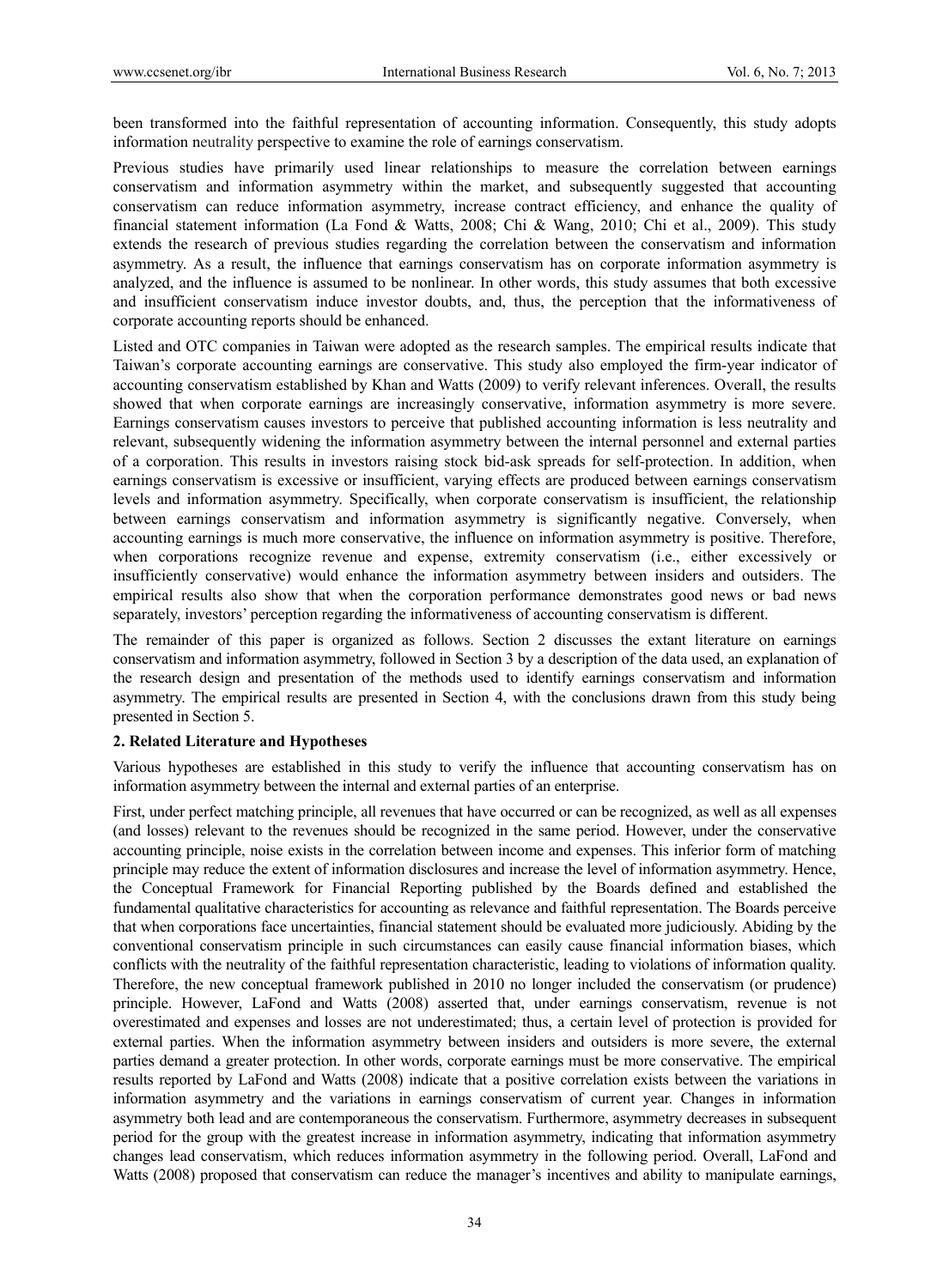mitigate agency problems between interested parties, and further lower information asymmetry and increase corporate value.

However, because of the limitations of Basu (1997) model, previous studies have not directly verified the influence that earnings conservatism has on information. The following effects were only indirectly identified: (1) A more severe level of information asymmetry between insider and outsider results in more significant earnings conservatism for corporate financial statements; and (2) changes in information asymmetry lead to an increase in the level of earnings conservatism (La Fond & Watts, 2008; Chi & Wang, 2010). Therefore, this study used the earnings conservatism indicator proposed by Khan and Watts (2009) to directly examine the average influence that conservative accounting standards have on information asymmetry.

An increase in the transparency of corporate information can elevate market liquidity, mitigate information asymmetry, and reduce the bid-ask spread. Easley and O'Hara (2004) contended that mitigating information asymmetry to reduce the cost of capital is one consideration factor of corporate information disclosures. Greater informativeness released in corporate financial information results in greater reductions in the cost for external parties to obtain information. This enables capital markets to attract external parties and increase their willingness intransactions, reduces the proportion of private informed transactions, and indirectly decreases the occurrence of information asymmetry. This study adopted the Boards' perspective, which proposes that if the accounting standards overly emphasize conservatism, the quality of corporate earnings cannot reflect firms' actual performance. Consequently, the financial statement releases insufficient level of accounting information, which might damage the faithful representation characteristic and further increases information asymmetry between the internal and external parties of a corporation. Thus, this study proposes Hypothesis 1 as follows:

H1: Overall, greater earnings conservatism in financial statement results in more severe information asymmetry.

Although earnings conservatism may reduce the informativeness of financial report, the conventional conservatism principle is believed to reduce agency costs and increase contract efficiency. Basu (1997) asserted that because managers possess private information regarding corporate operating performance and the assets value, and because the future profits of firm exists uncertainty, managers may conceal information harmful for the reported earnings. When encountering this type of ethical crisis, adopting conservatism principle appropriately can reduce the doubts of external parties and increase contract efficiency. LaFond and Watts (2008) argued that accounting conservatism even can be used as a corporate governance mechanism to induce information transparency. Based on the above-mentioned analysis, this study proposes that although outside investors perceive that excessive accounting conservatism reduces the informativeness of financial statement, they do not desire that firms demonstrate identical recognition criteria for revenue and expenses (and losses). By contrast, investors anticipatean appropriate level of conservatism as a form of protection. Therefore, this study expects that a nonlinear relationship exists between accounting conservatism and information asymmetry. In other words, an extremity in accounting conservatism of recognition (i.e., either excessive or insufficiently conservatism) increases the severity of information asymmetry. Thus, this study proposes the second hypothesis:

H2: A nonlinear relationship exists between corporate earnings conservatism and IA.

The following two concepts are proposed in H2:

H2a: When corporate earnings conservatism is extremely low, accounting conservatism negatively influence information asymmetry.

H2b: When corporate earnings conservatism is extremely high, accounting conservatism positively influence information asymmetry.

## **3. Methodology and Data Source**

## *3.1 Measuring Conservatism*

Based on the results of previous studies (Basu, 1997), conservatism is defined as immediately recognizing possible expenses and losses and only recognizing possible or expected profits when they have been realized, which results in the recognition of accounting earnings being more timely or concurrently sensitive in reflecting bad news than good news. Basu (1997) employed the disparity between the speed of earnings reflecting good news compared to that for bad news and subsequently measured accounting conservatism. Numerous studies have adopted the *asymmetric timeliness* of *earnings* model proposed by Basu (1997) as a basis for measuring the level of accounting conservatism (Ball, Kothari, & Nikolaev, 2010; Pae, 2007; Cheng et al., 2011; La Fond & Watts, 2008). Stock prices reflect disclosed information in the market; therefore, Basu (1997) used market returns as an indicator of good and bad news during accounting. Equation (1) shows the *asymmetric timeliness* of *earnings model proposed by Basu (1997):*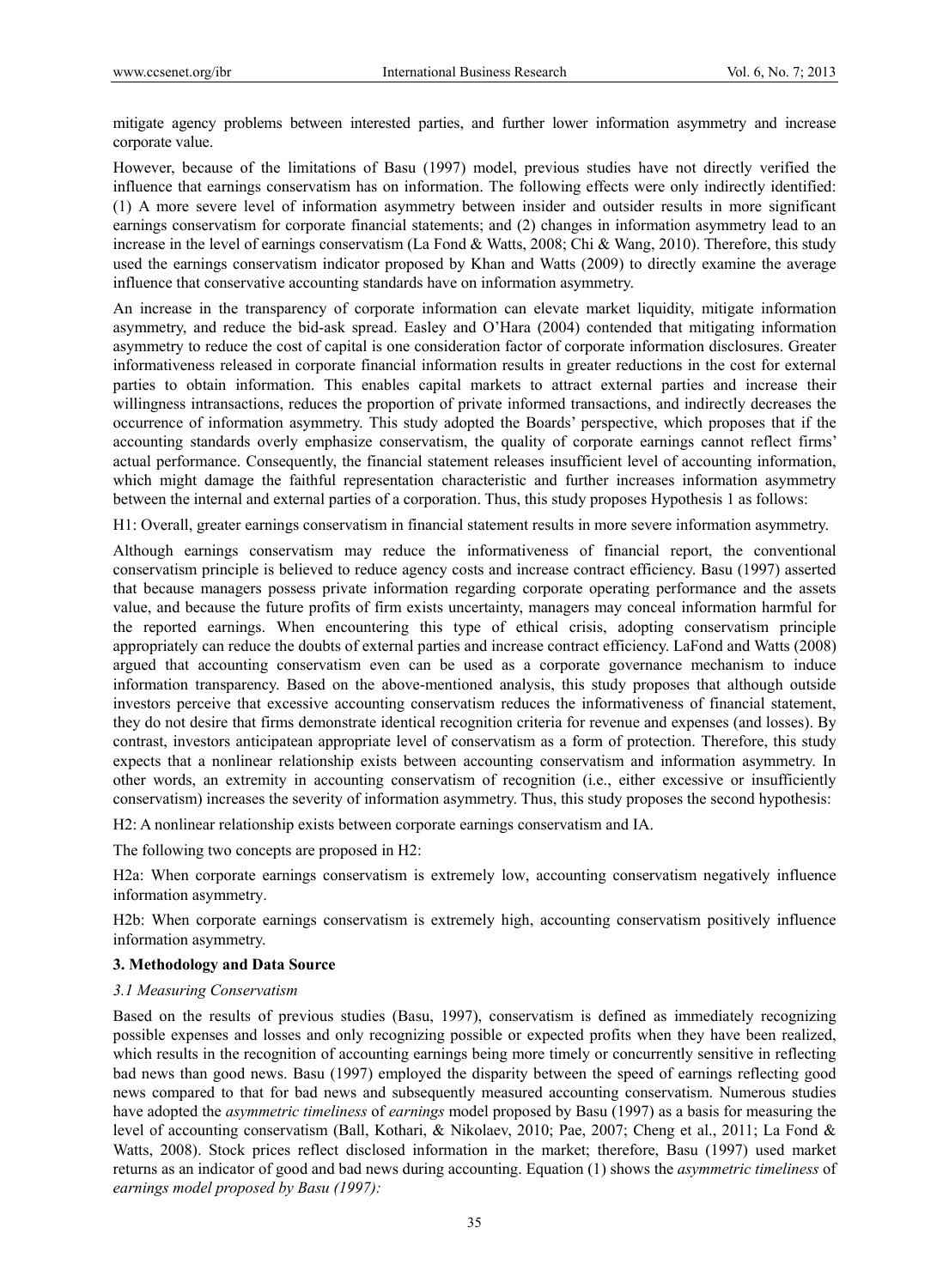$$
X_{i,t} / P_{i,t-1} = \beta_0 + \beta_1 DR_{i,t} + \beta_2 R_{i,t} + \beta_3 R_{i,t} \times DR_{i,t} + \varepsilon_{i,t}
$$
 (1)

where  $X_i/P_{t-1}$  represents the continuing operating income after tax for firm *i* at year *t* divided by the equity market value at the beginning of year *t*, with the purpose of deflating the net income or profit using market value;  $R_{it}$  indicates buy and hold return which is calculated from May 1 of year *t* to April 30 of year  $t+1$  (Note 1); and  $DR_{i,t}$  is a dummy variable. When  $R_{i,t}$  is a negative value,  $DR = 1$ ; otherwise,  $DR = 0$ . According to Eq. (1), when the market response reflects positive news (i.e., *R*>0), the response coefficient of earnings for good news is *β*2, and when the market response reflects bad news (i.e.,  $R<0$ ), the response coefficient of earnings for good news is  $\beta_2+\beta_3,\beta_3$  denotes the disparity between the accounting recognition of good news compared to bad news. According to Basu (1997), if earnings conservatism exists in accounting recognition,  $\beta_3$  with be greater than 0.

Although the most popular method for estimating earnings conservatism is Basu's *asymmetric timeliness* of *earnings method* (Ryan, 2006), this estimation method has certain limitations. For example, during the estimation process, the conservatism measure is estimated either for an industry-year using a cross-section of firms in the industry or for a firm using a time-series of firm-years. It implies that conservatism within the same year for all firms in the industry are homogeneous or assumes that the firm's operating characteristics are stationary (Khan & Watts, 2009); however, this is impossible. To resolve these problems, Khan and Watts (2009) broadened the assumption of homogeneity and stationary in Basu's method and developed a firm-year conservatism measure. Thus, this study adopted the method proposed by Khan and Watts (2009) as an indicator for measuring accounting conservatism.

The Khan and Watts (2009) method is primarily based on Basu's model (1997), with extended firm-year conservatism indicators comprising corporate size (total assets), development potential (market-to-book ratio), and financial leverage (debt ratio). To estimate the timeliness with which firms reflect both good news and conservatism, Khan and Watts (2009) defined the timeliness of good news (*G\_score*) and the incremental timeliness of bad news (*C\_score*) each year as linear functions of the three firm-specific characteristics each year:

$$
G\_score_{i,t} = \beta_2 = \mu_1 + \mu_2 SIZE_{i,t} + \mu_3 MB_{i,t} + \mu_4 LEV_{i,t}
$$
 (2a)

$$
C\_score_{i,t} = \beta_3 = \lambda_1 + \lambda_2 SIZE_{i,t} + \lambda_3 MB_{i,t} + \lambda_4 LEV_{i,t}
$$
 (2b)

 $\beta_2$  represents the response to good news of the earnings in Eq. (1),  $\beta_3$  indicates the disparity in responses toward good and bad news for earnings in Eq.  $(1)$ , *SIZE<sub>ij</sub>* denotes the logarithmic value for the total assets of the corporation,  $MB_{i,t}$  is the firm market-to-book ratio, and  $LEV_{i,t}$  symbolizes the debt ratio. Since the equations are estimated from annual cross-sectional regressions, all corporations possess identical  $\mu_i$  and  $\lambda_i$  values in the same year; however,  $\mu_i$  and  $\lambda_i$  vary in different years. By substituting Eqs. (2a) and (2b) into the Basu (1997) estimation model represented in Eq. (1), the annual cross-section regression model is:

$$
X_i / P_i = \beta_0 + \beta_1 DR_i + R_i(\mu_1 + \mu_2 SIZE_i + \mu_3 MB_i + \mu_4 LEV_i)
$$
  
+  $R_i \times DR_i(\lambda_1 + \lambda_2 SIZE_i + \lambda_3 MB_i + \lambda_4 LEV_i)$   
+  $(\delta_1 SIZE_i + \delta_2 MB_i + \delta_3 LEV_i + \delta_4 DR_i \times SIZE_i + \delta_5 DR_i \times MB_i + \delta_6 DR_i \times LEV_i)$  (3)  
+  $\varepsilon_i$ 

After organizing Eq. (3), the following regression estimation is obtained:

$$
X_i/P_i = \beta_0 + \beta_1 DR_i
$$
  
+  $\mu_1R_i + \mu_2(R_i \times SIZE_i) + \mu_3(R_i \times MB_i) + \mu_4(R_i \times LEV_i)$   
+  $\lambda_1(R_i \times DR_i) + \lambda_2(R_i \times DR_i \times SIZE_i) + \lambda_3(R_i \times DR_i \times MB_i) + \lambda_4(R_i \times DR_i \times LEV_i)$   
+  $\delta_1 SIZE_i + \delta_2 MB_i + \delta_3 LEV_i$   
+  $\delta_4 (DR_i \times SIZE_i) + \delta_5 (DR_i \times MB_i) + \delta_6 (DR_i \times LEV_i)$   
+  $\varepsilon_i$  (4)

Using a cross-sectional model to estimate Eq. (4), the annual  $\mu_i$  and  $\lambda_i$  values can be obtained. By combining these values with the firm size, market-to-book ratio, and debt ratio for each year, and substituting the outcome into Eqs. (2a) and (2b), the *C\_score* conservatism measure is acquired. A greater *C\_score* indicates more conservative in corporate financial reporting.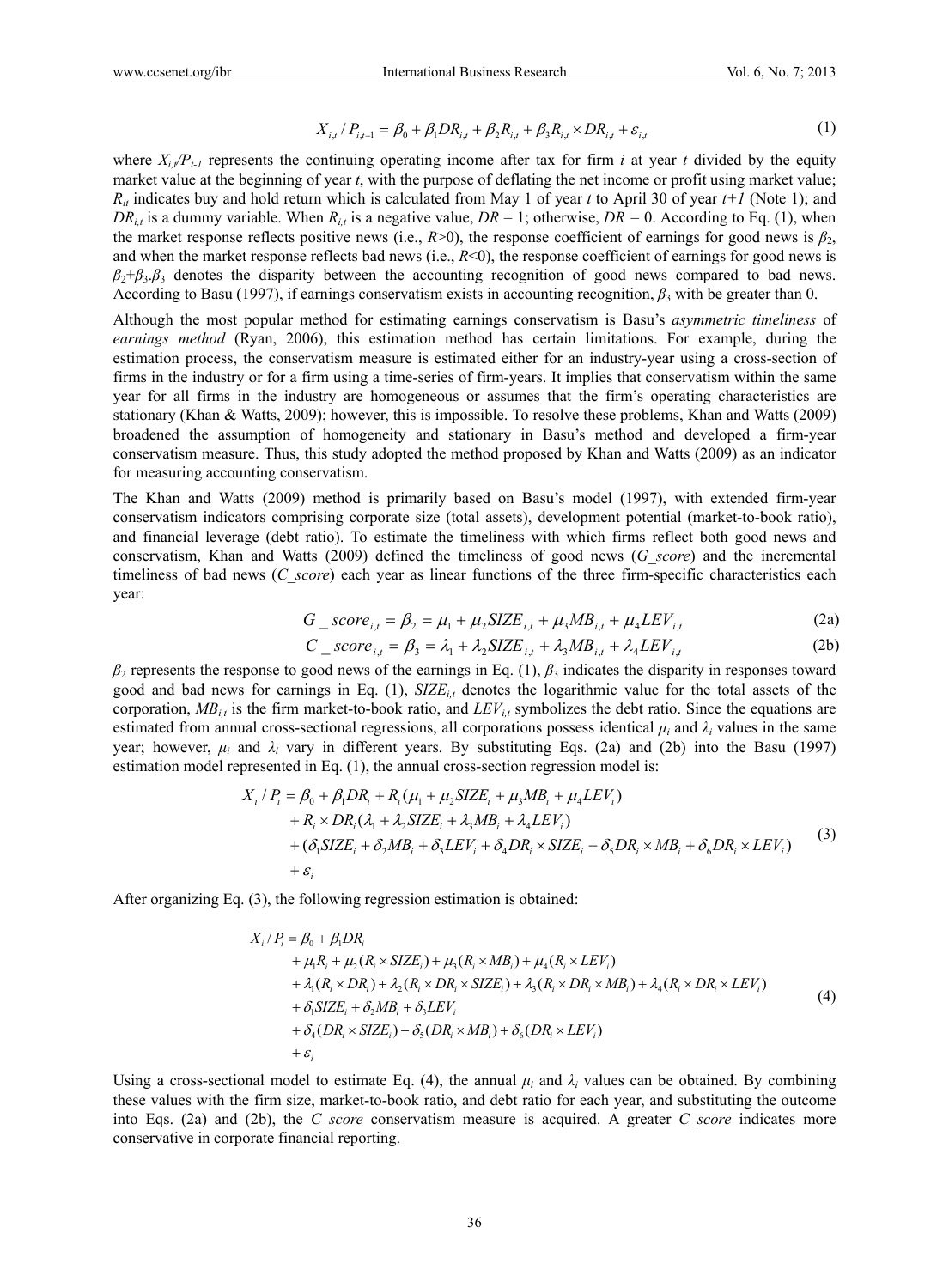#### *3.2 Measuring Information Asymmetry*

Despite internal personnel (e.g., managers) and external parties (e.g., minority shareholders) possessing an equal amount of information regarding the macro market, if information asymmetry exists for individual corporations, internal personnel hold information that external parties lack. Hence, in the transaction market, market makers recognize an opportunity for exploitative behavior of insiders and subsequently increase the informed transaction probability. However, market makers are not sure the amount of private information that the internal personnel have and the level of exploitation. It would results in higher trading costs; thus market makers tend to create greater quoted spreads and protect themselves. Glosten and Milgrom (1985) asserted that the market makers' bid-ask spreads increase with the number of informed transactions, reflecting a rise in the level of information asymmetry. Therefore, this study employed the daily last bid and last offer price to calculate the annually average bid-ask spread of the individual firms as the measure of the level of information asymmetry (*IA*):

$$
IA_{i,t} = \text{annually average of } \frac{a_{i,t} - b_{i,t}}{(a_{i,t} + b_{i,t})/2}
$$
 (5)

Where  $a_{it}$  and  $b_{it}$  denote the daily last bid price and last ask price at year *t* for firm *i*.

#### *3.3 The Models*

Generally, corporate financial information is announced lags behind market response. To examine the influence that the level of earnings conservatism has on information asymmetry, this study matched the conservatism of previous periods to the information asymmetry indicator of the current period for the sample firms. For this, the following model was employed:

$$
IA_{i,t} = \alpha_0 + \alpha_1 C_{S}core_{i,t-1} + \alpha_2 PRICE_{i,t} + \alpha_3 VOLUMF_{i,t} + \alpha_4 DEV_{i,t} + \varepsilon_i
$$
\n
$$
(6)
$$

Where  $I_{i,t}$  is the annually average of last bid-ask spread;  $C_score_{i,t}$  is Khan and Watts (2009) measure of conservatism; *PRICE<sub>i,t</sub>* represents the natural logarithm of the annual average daily closing price, *VOLUME<sub>i,t</sub>* represents the natural logarithm of the annual average daily trading volume, and  $DEV_{i,t}$  denotes the annual deviation of the daily rate or return. According to previous studies (Stoll, 1978, 2000; Van Ness, Van Ness, & Warr, 2002), the bid-ask spread is affected by price, transaction volume, and volatility in rate of return; therefore, we controlled the relevant variables. If accounting conservatism can reduce the level of information asymmetry between insiders and outsiders, the regression coefficient  $a<sub>l</sub>$  of the *C* score in Eq. (5) should be significantly negative, and vice versa.

To comprehensively describe the effect of accounting conservatism on information asymmetry, this study further observed the influence that varying levels of accounting conservatism have on *IA*. The *C\_score* was arranged in sequential order from high to low and divided into four groups. Subsequently, this study examined whether the influences of firm conservatism on *IA* were identical across the *C\_Score* quarters.

Furthermore, investor perceptions regarding the level of conservatism for a corporation when receiving good news or bad news may be different. For example, when bad news occurs for a corporation, if accounting recognition is overly conservative, investors may perceive that corporations are "taking a big bath" and opportunistically exploiting outsiders. Conversely, when good news occurs, if corporate accounting recognition is too conservative, investors are more likely to perceive that corporations are cautious rather than concealing information. So long as corporations provide good news, investors can even perceive extreme conservatism as acceptable and do not view conservatism as reducing the informativeness of corporate financial statements. In other words, investor responses and acceptance regarding the informativeness of these two scenarios may differ completely. Therefore, in addition to conducting a general analysis of all samples, the samples were divided into subsamples of good news (i.e., *R*>0) and bad news (i.e., *R*<0), and the effect of earnings conservatism on *IA* was examined.

#### *3.4 Data and Sample Selection*

Listed or OTC companies in Taiwan were adopted as the research subjects of this study to analyze the correlation between corporate earnings conservatism and information asymmetry in Taiwan between 2002 and 2011. Data were sourced from the finance and share price database of the *Taiwan Economic Journal* (TEJ). For the reason that market response is ahead of financial information announcement, this study matched the previous year *C\_score* with *IA* of current year for individual sample firm to examine the influence that the level of earnings conservatism has on information asymmetry. Specifically, *C\_score* from year 2001 to 2010 was matched with *IA* and control variables from year 2002 to 2011. The financial, insurance, securities industries and the sample with missing data were excluded. Observations falling in the top or bottom 1% of share price or financial data values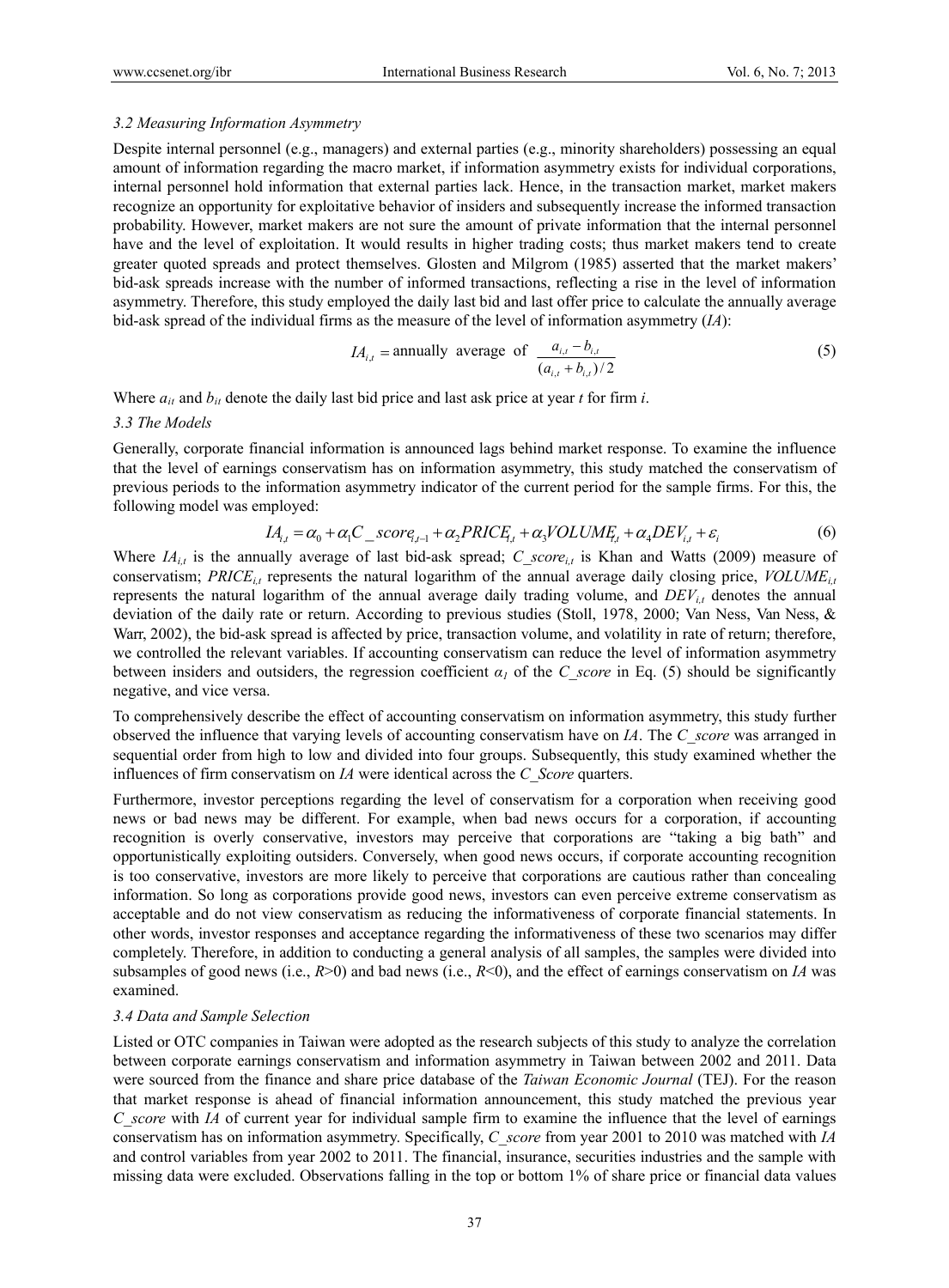were excluded to reduce the effects of outliers on the empirical results. The samples employed totaled 6,387 observation values.

# **4. Empirical Results**

#### *4.1 Descriptive Statistics*

Table 1 shows the descriptive statistics of the primary variables. The means for *X/P*, *R*, and the *C\_score* were 8.733%, 15.447%, and 0.168, respectively. The market prices of the sample firms were approximately 1.549 times that of their book value, the mean for the debt ratio was approximately 43%, and the bid-ask spread was approximately 0.608% of the share price.

| Variables                                   | <b>Descriptive Statistics</b> |        |         |          |           |  |
|---------------------------------------------|-------------------------------|--------|---------|----------|-----------|--|
|                                             | N                             | Mean   | Max.    | Min.     | Std. Dev. |  |
| Measurement indexes of conservatism         |                               |        |         |          |           |  |
| $X/P$ (%)                                   | 6,387                         | 8.733  | 65.116  | 57.111   | 14.814    |  |
| $R(\%)$                                     | 6,387                         | 15.447 | 231.432 | 68.767   | 49.821    |  |
| C score                                     | 6,387                         | 0.168  | 1.590   | $-1.044$ | 0.200     |  |
| MB                                          | 6,387                         | 1.549  | 15.490  | 0.060    | 1.176     |  |
| <b>SIZE</b>                                 | 6,387                         | 15.665 | 19.631  | 13.179   | 1.267     |  |
| $LEV$ (%)                                   | 6,387                         | 43.315 | 86.430  | 7.960    | 15.871    |  |
| Information asymmetry and control variables |                               |        |         |          |           |  |
| IA(%)                                       | 6,387                         | 0.608  | 6.983   | 0.088    | 0.701     |  |
| <b>PRICE</b>                                | 6,387                         | 2.780  | 7.578   | 0.694    | 0.786     |  |
| <b>VOLUME</b>                               | 6,387                         | 7.068  | 11.653  | 0.875    | 1.625     |  |
| <b>DEV</b>                                  | 6,387                         | 2.227  | 4.918   | 0.475    | 0.536     |  |

Table 1. Descriptive statistics of the variables

Notes:  $X_{i,j}/P_{i-1}$  represents the continuing operating income after tax for firm *i* at year *t* divided by the equity market value at the beginning of year *t*; *Ri,t* indicates buy and hold return which is calculated from May 1 of year *t* to April 30 of year *t+1*; *C\_score* is Khan and Watts (2009) measure of conservatism; *SIZE* denotes the logarithmic value for the total assets of the corporation,  $MB_{i,t}$  is the firm market-to-book ratio, and *LEVi,t* symbolizes the debt ratio. *IA* is the annually average of last bid-ask spread; *PRICE* represents the natural logarithm of the annual average daily closing price, *VOLUME* represents the natural logarithm of the annual average daily trading volume, and *DEV* denotes the annual deviation of the daily rate or return.

Table 2 shows the Pearson and Spearman correlation coefficient matrix of the variables, thereby providing some basic analysis of the correlation between variables. *C\_score* and information asymmetry (*IA*) exhibit a positive correlation, which indicates that corporations with greater accounting earnings conservatism show greater tendencies toward *IA* in the following period. In addition, *IA* exhibits a significantly negative correlation with share price (*PRICE*) and transaction volume (*VOLUME*), and exhibits a positive correlation with the level of variation in share price rates of return (*DEV*). These results are identical to those reported by Demsetz (1968) and Stoll (1978).

Table 2. Correlation coefficients<sup>ab</sup>

|                                                                                            | $X\!P$                |     | R     | C score | МB                                                                                             | SIZE | LEV <sub></sub> | IA                               | <i>PRICE</i> | <i>VOLUME</i> DEV                                                                                         |     |                |     |
|--------------------------------------------------------------------------------------------|-----------------------|-----|-------|---------|------------------------------------------------------------------------------------------------|------|-----------------|----------------------------------|--------------|-----------------------------------------------------------------------------------------------------------|-----|----------------|-----|
| X/P                                                                                        |                       |     | 0.289 |         |                                                                                                |      |                 |                                  |              | *** $-0.093$ *** 0.316 *** 0.041 *** $-0.104$ *** $-0.231$ *** 0.197 *** 0.036 *** $-0.291$ ***           |     |                |     |
| $\mathbb{R}$                                                                               | 0.340                 | *** |       |         |                                                                                                |      |                 |                                  |              | $0.084$ *** $0.213$ *** $0.039$ *** $0.003$ $-0.117$ *** $0.168$ *** $0.155$ *** $0.064$ ***              |     |                |     |
| C score                                                                                    |                       |     |       |         |                                                                                                |      |                 |                                  |              | $-0.098$ *** 0.137 *** $-0.215$ *** $-0.024$ * 0.058 *** 0.057 *** $-0.127$ *** $-0.044$ *** $-0.055$ *** |     |                |     |
| MB                                                                                         |                       |     |       |         | $0.466$ *** $0.265$ *** $-0.161$ *** $0.051$ *** $-0.119$ *** $-0.153$ *** $0.652$ *** $0.047$ |      |                 |                                  |              |                                                                                                           |     | *** $-0.024$ * |     |
| <b>SIZE</b>                                                                                |                       |     |       |         |                                                                                                |      |                 |                                  |              | $0.068$ *** $0.066$ *** $-0.066$ *** $0.060$ *** $-0.275$ *** $-0.418$ *** $0.208$ *** $0.727$            |     | *** $-0.003$   |     |
| <b>LEV</b>                                                                                 |                       |     |       |         |                                                                                                |      |                 |                                  |              | $-0.091$ *** $-0.013$ 0.144 *** $-0.095$ *** 0.278 *** 0.084 *** $-0.131$ *** 0.102 *** 0.134 ***         |     |                |     |
| IA                                                                                         |                       |     |       |         | $-0.271$ *** $-0.165$ *** $0.097$ *** $-0.384$ *** $-0.633$ *** $0.031$ **                     |      |                 |                                  |              | $-0.260$ *** $-0.627$ *** 0.289 ***                                                                       |     |                |     |
| <i>PRICE</i>                                                                               |                       |     |       |         | $0.225$ *** $0.170$ *** $-0.159$ *** $0.702$ *** $0.213$ *** $-0.117$ *** $-0.516$ ***         |      |                 |                                  |              | $0.184$ *** 0.006                                                                                         |     |                |     |
| $VOLUME$ 0.035 *** 0.143 *** -0.072 *** 0.057 *** 0.738 *** 0.117 *** -0.690 *** 0.195 *** |                       |     |       |         |                                                                                                |      |                 |                                  |              |                                                                                                           |     | 0.241          | *** |
| DEV                                                                                        | $-0.321$ *** $-0.008$ |     |       |         | $-0.023$ ** $-0.148$ *** 0.015                                                                 |      |                 | $0.119$ *** $0.124$ *** $-0.015$ |              | 0.304                                                                                                     | *** |                |     |

Notes: <sup>a</sup> The sample comprises of 6,387 firm-year observations. \*\*\* indicates significance at the 1% level; \*\* indicates significance at the 5% level; and \* indicates significance at the 10% level (two-tail test). Pearson correlations are presented below the diagonal and Spearman correlations are presented above the diagonal.<sup>b</sup> The variables are defined in Table 1.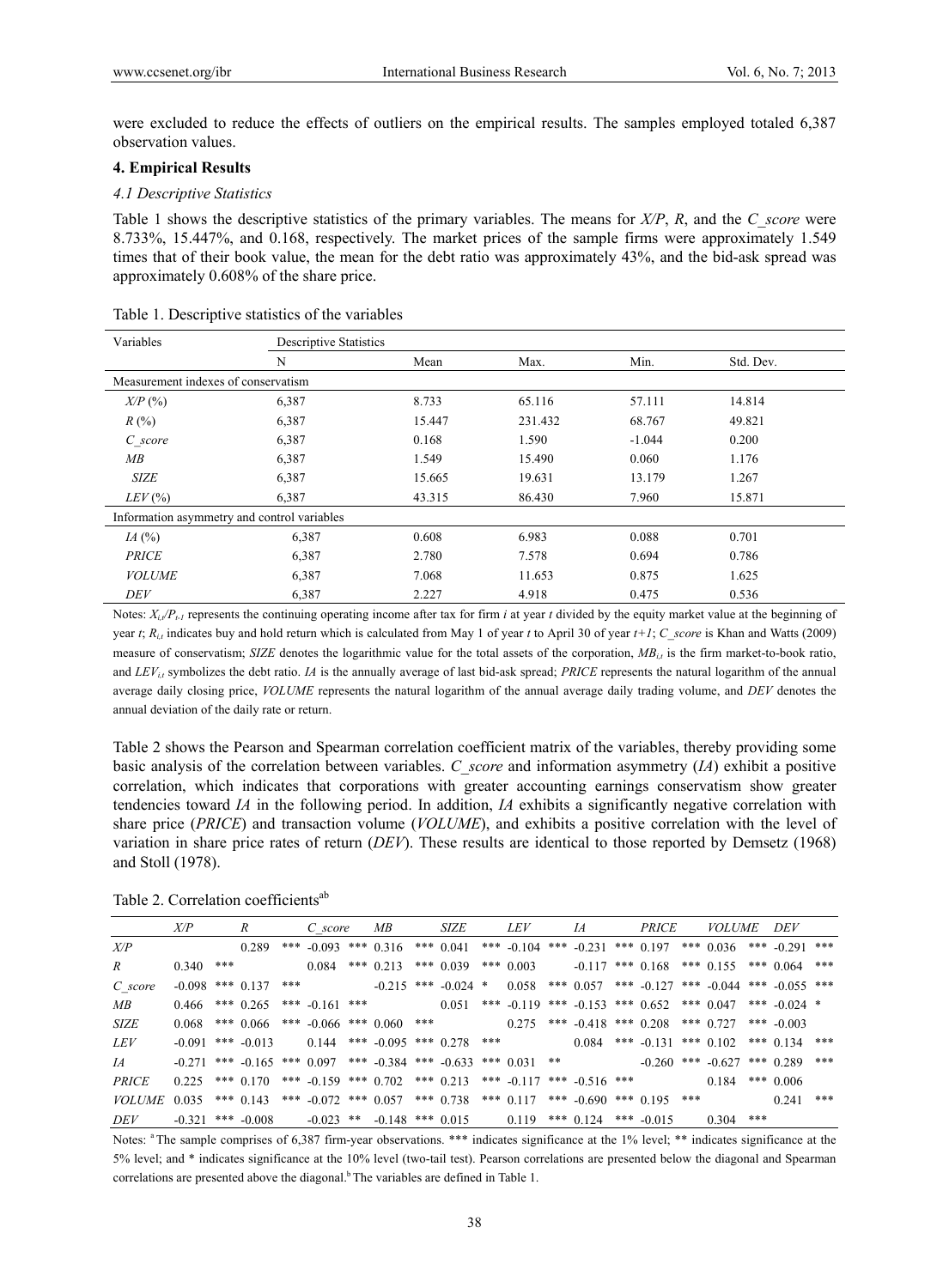# *4.2 The Level of Earnings Conservatism in Taiwan between 2001 and 2010*

Firstly, this study employed the *asymmetric timeliness* of *earnings model (Basu, 1997) to examine the conservatism degree for listed and OTC corporations in Taiwan. The results showed that when returns are positive (i.e., good news), the response of earnings to good news is*  $\beta_2$ , and when returns are negative (bad news), the response of earnings to bad news is  $\beta_2 + \beta_3$ . The difference in the response of earnings toward good news and bad news is represented by  $\beta_3$ . If conservatism exists in corporate earnings,  $\beta_3$  is significantly greater than zero. Table 3 lists the level of annual earnings response toward positive and negative rates of return between 2001 and 2010(Note 2). Excluding 2003 and 2006, the earnings of Taiwan's listed and OTC companies were conservative regarding accounting earnings, which indicates that earnings conservatism commonly exists in Taiwan's corporate accounting system.

|      |      | $X_{i,t}/P_{i,t} = \beta_0 + \beta_1 DR_{i,t} + \beta_2 R_{i,t} + \beta_3 R_{i,t} \times DR_{i,t} + \varepsilon_{i,t}$ |               |               |               |            |
|------|------|------------------------------------------------------------------------------------------------------------------------|---------------|---------------|---------------|------------|
| Year | Obs. | $\beta_0$                                                                                                              | $\beta_1$     | $\beta_2$     | $\beta_3$     | Adj. $R^2$ |
| 2001 | 570  | 0.063                                                                                                                  | 0.019         | 0.005         | 0.197         | 0.002      |
|      |      | $(4.430)$ ***                                                                                                          | (0.650)       | (0.190)       | $(1.670)^*$   |            |
| 2002 | 626  | 0.181                                                                                                                  | $-0.007$      | 0.171         | 0.170         | 0.272      |
|      |      | $(9.750)$ ***                                                                                                          | $(-0.300)$    | $(3.810)$ *** | $(2.900)$ **  |            |
| 2003 | 769  | 0.097                                                                                                                  | $-0.031$      | 0.020         | 0.102         | 0.014      |
|      |      | $(10.260)$ ***                                                                                                         | $(-1.150)$    | (1.600)       | (0.730)       |            |
| 2004 | 879  | 0.161                                                                                                                  | 0.005         | 0.132         | 0.233         | 0.259      |
|      |      | $(13.220)$ ***                                                                                                         | (0.330)       | $(3.590)$ *** | $(4.860)$ *** |            |
| 2005 | 604  | 0.093                                                                                                                  | $-0.027$      | 0.083         | 0.304         | 0.231      |
|      |      | $(10.120)$ ***                                                                                                         | $(-1.450)$    | $(6.020)$ *** | $(3.810)$ *** |            |
| 2006 | 629  | 0.097                                                                                                                  | $-0.046$      | 0.048         | 0.107         | 0.067      |
|      |      | $(9.270)$ ***                                                                                                          | $(-1.970)$ ** | $(3.100)$ *** | (1.060)       |            |
| 2007 | 648  | 0.091                                                                                                                  | 0.009         | 0.061         | 0.153         | 0.111      |
|      |      | $(11.870)$ ***                                                                                                         | (0.700)       | $(4.140)$ *** | $(3.150)$ *** |            |
| 2008 | 658  | 0.084                                                                                                                  | 0.015         | $-0.024$      | 0.257         | 0.111      |
|      |      | $(4.600)$ ***                                                                                                          | (0.730)       | $(-0.400)$    | $(3.880)$ *** |            |
| 2009 | 640  | 0.047                                                                                                                  | $-0.004$      | 0.097         | 0.487         | 0.118      |
|      |      | $(4.150)$ ***                                                                                                          | $(-0.100)$    | $(6.780)$ *** | $(2.580)$ **  |            |
| 2010 | 691  | 0.069                                                                                                                  | 0.009         | 0.093         | 0.170         | 0.233      |
|      |      | $(11.390)$ ***                                                                                                         | (0.920)       | $(6.720)$ *** | $(4.480)$ *** |            |

Table 3. Accounting conservatism trends of Taiwan listed and OTC companies

Notes: \*\*\* indicates significance at the 1% level; \*\* indicates significance at the 5% level; and \* indicates significance at the 10% level (two-tail test). *X/P* represents the continuing operating income after tax divided by the equity market value at the beginning of year; *R*  indicates buy and hold return which is calculated from May 1 of year *t* to April 30 of year *t+1*. *DR* is a dummy variable, when *R* is a negative value,  $DR = 1$ ; otherwise,  $DR = 0$ .

## *4.3 Effect of Conservatism on Information Asymmetry*

This study investigated whether earnings conservatism causes investors to perceive that published accounting information is less timelyness and relevant, and whether this increases information asymmetry between insiders and outsiders, subsequently inducing stock bid-ask spreads for self-protection. The empirical results are listed in Table 4. Table 4indicates data regarding H1 and shows the regression results for all samples, as well as current year good news and current year bad news subsamples, obtained using Eq. (6). In Table 4, good news subsamples involve corporations with positive rates of return for the annual buy-and-hold of the year*t-1*(*R*>0), whereas  $R < 0$  represent bad news subsamples. If H<sub>1</sub> is supported, information asymmetry  $(IA)$  becomes more severe as the earnings conservatism (*C\_score*) increases. Specifically, the coefficient for the *C\_score* should significantly exceed zero. As shown in Table 4, the regression results for all samples and the bad news subsamples exhibit significantly positive coefficients for the *C\_score*, indicating that accountings conservatism and information asymmetry possess a positive correlation. Notably, for the good news subsamples, the *C\_score* coefficients were non-significant, indicating that when corporations show good news in the current year, investors are less sensitive to the degree of accounting conservatism. The above results partially support H1, greater earnings conservatism results in more severe information asymmetry, especially for the firms with bed news.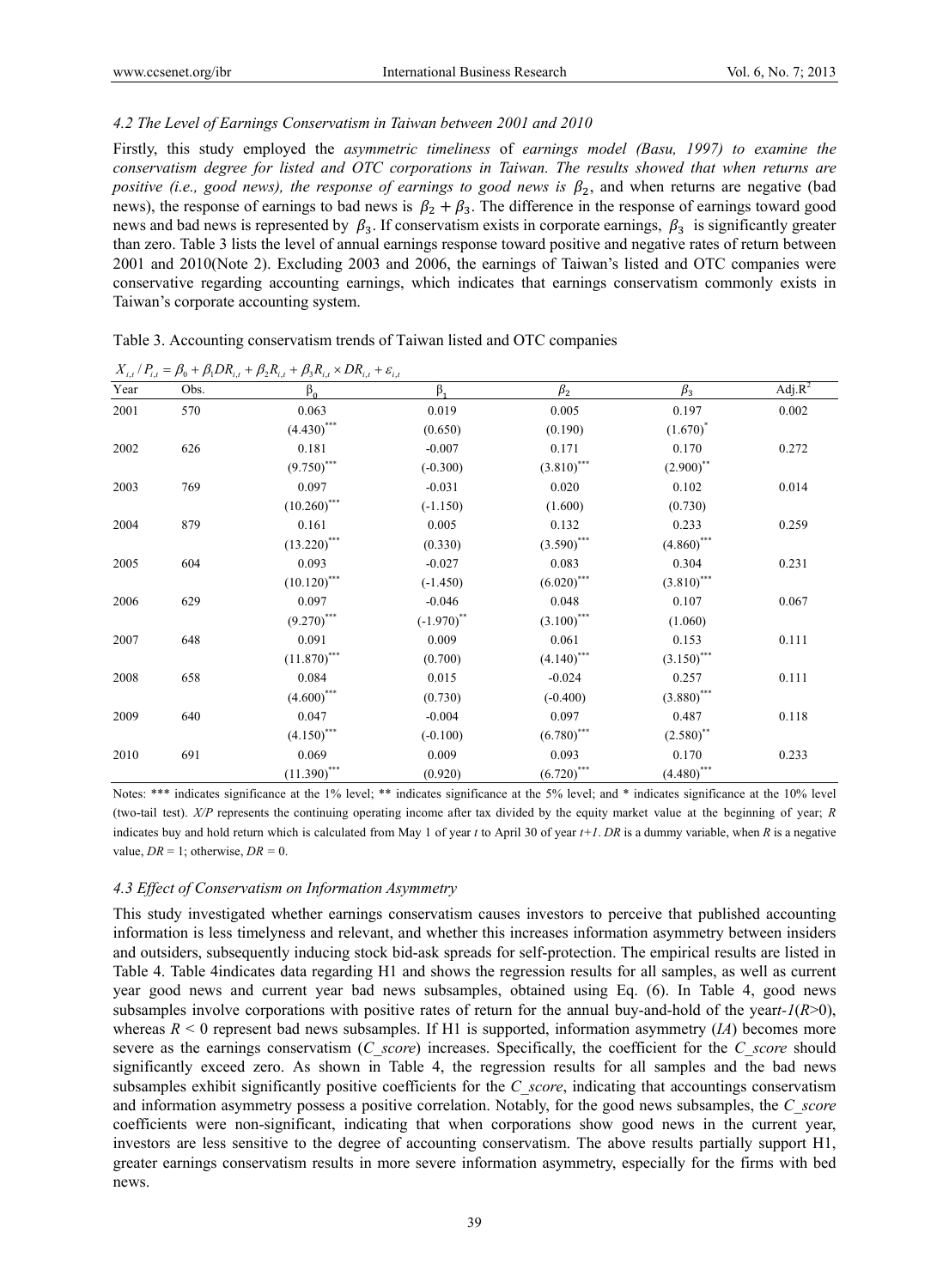| $IA_{i,t} = \alpha_0 + \alpha_1 C$ score $\alpha_{i,t-1} + \alpha_2 PRICE_{i,t} + \alpha_3 VOLUME_{i,t} + \alpha_4 DEV_{i,t} + \varepsilon_i$ |             |                          |                   |                            |                  |          |                          |  |  |  |  |
|-----------------------------------------------------------------------------------------------------------------------------------------------|-------------|--------------------------|-------------------|----------------------------|------------------|----------|--------------------------|--|--|--|--|
|                                                                                                                                               | All samples |                          | Good news $(R>0)$ |                            | Bad news $(R<0)$ |          |                          |  |  |  |  |
| Variables                                                                                                                                     | coeff.      | OLS <i>t</i> -statistics | coeff.            | $OLS$ <i>t</i> -statistics |                  | coeff.   | OLS <i>t</i> -statistics |  |  |  |  |
| Intercept                                                                                                                                     | 1.730       | $4963***$                | 1.821             | 41.61                      | ***              | 1.569    | $27.17***$               |  |  |  |  |
| C score                                                                                                                                       | 0.122       | $4.43***$                | 0.037             | 1.21                       |                  | 0.255    | $4.51***$                |  |  |  |  |
| <b>PRICE</b>                                                                                                                                  | $-0.113$    | $-15.92***$              | $-0.132$          | $-14.88$                   | ***              | $-0.092$ | $-7.83***$               |  |  |  |  |
| <b>VOLUME</b>                                                                                                                                 | $-0.308$    | $-87.76***$              | $-0.288$          | $-62.82$                   | ***              | $-0.326$ | $-59.2***$               |  |  |  |  |
| DEFV                                                                                                                                          | 0.606       | 57 86***                 | 0.531             | 41.08                      | ***              | 0.698    | $40.2***$                |  |  |  |  |
| ADJ $\mathbb{R}^2$                                                                                                                            | 0.6160      |                          | 0.5928            |                            |                  | 0.6408   |                          |  |  |  |  |
| F                                                                                                                                             | 2562.27     |                          | 1316.06           |                            |                  | 1236.64  |                          |  |  |  |  |
| N                                                                                                                                             | 6,387       |                          | 3.615             |                            |                  | 2,772    |                          |  |  |  |  |

Table 4. Information asymmetry and accounting conservatism

Note: Good news subsamples involve corporations with *positive* buy-and-hold return  $(R > 0)$  in year*t-1*, whereas  $R < 0$  represent bad news subsamples. Dependent variable *IA* is the annually average of last bid-ask spread. *C\_score* is Khan and Watts (2009) measure of conservatism; *PRICE* represents the natural logarithm of the annual average daily closing price; *VOLUME* represents the natural logarithm of the annual average daily trading volume; and *DEV* denotes the annual deviation of the daily rate or return. \*\*\* indicates significance at the 1% level; \*\* indicates significance at the 5% level; and \* indicates significance at the 10% level.

To verify H2a and H2b, that is, whether differences exist in the correlations between high or low earnings conservatism, this study divided the conservatism indicator (*C\_score*)into four groups (Q1-Q4) organized in sequential order from low to high. Q1 represents corporations with the lowest *C\_score*; it means the accounting conservatism level of firms in Q1 is low. By contrast, Q4 comprised corporations with the highest *C\_score*; thus, the sample firms in Q4 adopted higher accounting conservatism criterion. Q1 to Q4 were used to estimate Eq. (6) respectively and to determine the effects of different conservatism levels having on *IA*. The empirical results for all samples (Table 5) indicate that the *IA* average increased from 0.525% in Q1 to 0.726% in Q4. This finding also supports H1: earnings conservatism is positively correlated with IA. In addition, for corporations categorized in the group with the lowest conservatism level  $(Q1)$ , the correlation between earnings conservatism and *IA* is significantly negative. Conversely, the correlation between the two is significantly positive for corporations in Q4. Therefore, extremity conservatism (i.e., either excessively or insufficiently conservative) increases the severity of information asymmetry between insiders and outsiders.

Table 5. The effects that different conservatism levels have on *IA* – all samples

|                    | Q1       |              | Q2       |              |     | Q <sub>3</sub> |                  |     | Q4       |              |  |
|--------------------|----------|--------------|----------|--------------|-----|----------------|------------------|-----|----------|--------------|--|
| Variables          | coeff.   | <b>OLS</b>   | coeff.   | <b>OLS</b>   |     |                | OLS t-statistics |     | coeff.   | <b>OLS</b>   |  |
|                    |          | t-statistics |          | t-statistics |     |                |                  |     |          | t-statistics |  |
| Intercept          | 1.978    | $26.51***$   | 1.839    | 25.41        | *** | 1.794          | 19.31            | *** | 1.301    | $16.87***$   |  |
| C score            | $-0.496$ | $-6.13***$   | $-0.109$ | $-0.31$      |     | 0.106          | 0.31             |     | 0.879    | $11.09***$   |  |
| <b>PRICE</b>       | $-0.173$ | $-11.55***$  | $-0.165$ | $-13.2$      | *** | $-0.119$       | $-9.11$          | *** | $-0.082$ | $-5.23***$   |  |
| <b>VOLUME</b>      | $-0.272$ | $-38.64***$  | $-0.275$ | $-42.73$     | *** | $-0.306$       | $-46.71$         | *** | $-0.376$ | $-52.49***$  |  |
| DEFV               | 0.461    | $20.26***$   | 0.508    | 28.26        | *** | 0.563          | 30.77            | *** | 0.856    | $39.51***$   |  |
| ADJ $\mathbb{R}^2$ | 0.5259   |              | 0.6242   |              |     | 0.6493         |                  |     | 0.7099   |              |  |
| F                  | 443.32   |              | 663.73   |              |     | 739.57         |                  |     | 977.17   |              |  |
| N                  | 1,596    |              | 1,597    |              |     | 1,597          |                  |     | 1,597    |              |  |
| Mean of $IA(%)$    | 0.525    |              | 0.573    |              |     | 0.606          |                  |     | 0.726    |              |  |

 $IA_{i,t} = \alpha_0 + \alpha_1 C$  *score*<sub>*i*-*t*</sub>  $+ \alpha_2 P RICE_{i,t} + \alpha_3 VOLUME_{i,t} + \alpha_4 DEV_{i,t} + \varepsilon_i$ 

Note: *C\_score* is Khan and Watts (2009) measure of conservatism; *PRICE* represents the natural logarithm of the annual average daily closing price; *VOLUME* represents the natural logarithm of the annual average daily trading volume; and *DEV* denotes the annual deviation of the daily rate or return. \*\*\* indicates significance at the 1% level; \*\* indicates significance at the 5% level; and \* indicates significance at the 10% level.

The empirical results of using good news and bad news subsamples to analyze Eq. (6) are shown in Tables 6 and 7 respectively. The estimation results indicate that for corporations in Q1, the correlation between earnings conservatism and *IA* is significantly negative. Conversely, the correlation between the two is significantly positive when a corporation is in Q4.Hence, extremity conservatism (i.e., either excessively or insufficiently conservative) increases the severity of information asymmetry between the external parties and internal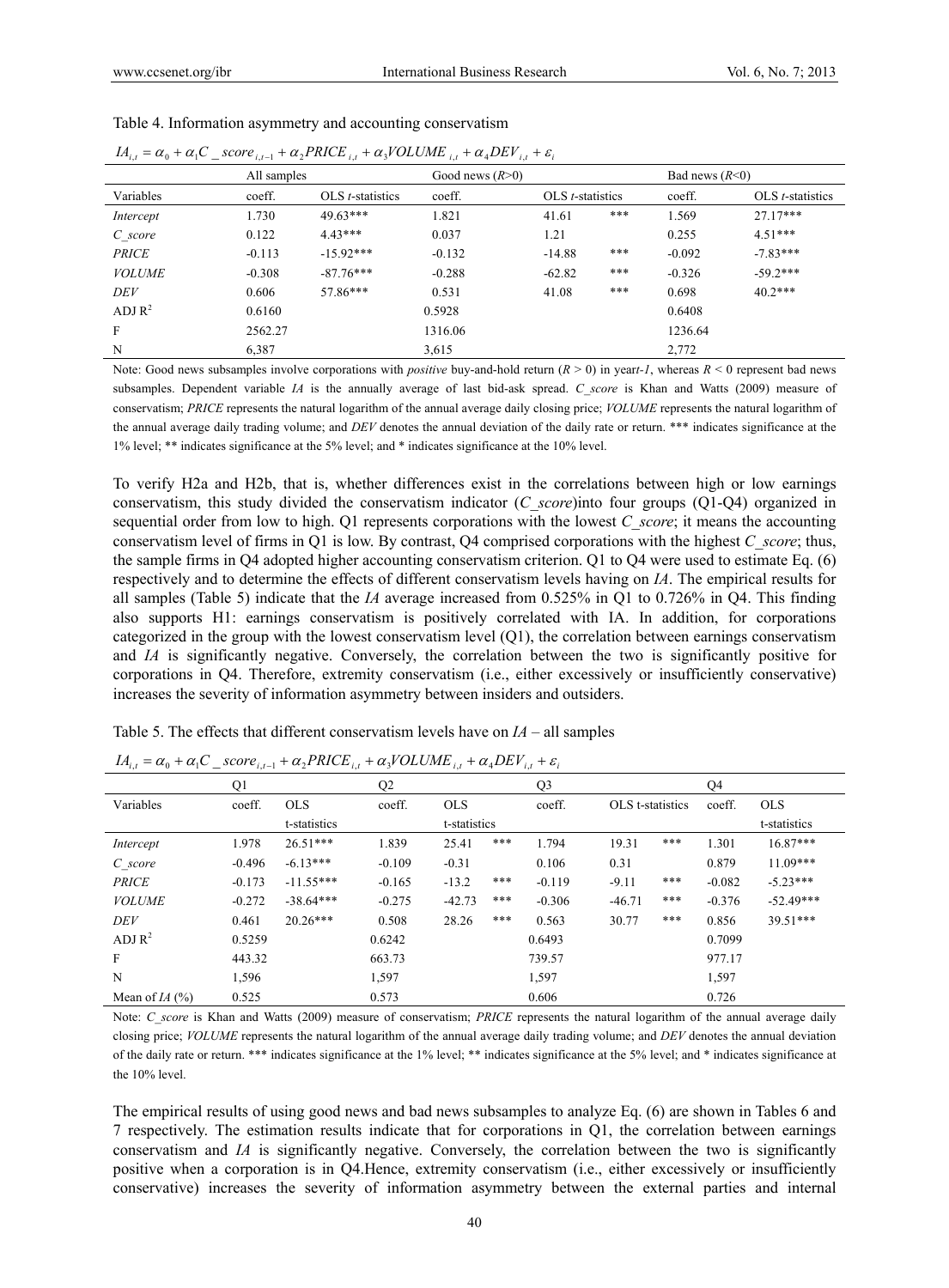personnel of a corporation. The result is similar to Table 5. In other words, if the accounting information is more neutral, the correlation between earnings conservatism and information asymmetry is not significant; thus, H2a and H2b are supported. This result indirectly confirms the Boards' perspective on excluding the conservatism principle.

In Table 6, the mean of the *IA* increased from 0.549% in Q1 to 0.594% in Q4. Table 7 shows *IA* mean increase from 0.495% in Q1 to 0.951% in Q4. In comparison, the speed of *IA* increase for the bad news subsample is greater than that of the good news subsample. Hence, if the current period of a corporation provides bad news and the corporate accounting recognition is overly conservative (Q4 group), outside investors may suspect that corporations are "taking a big bath", which negatively impacts the informativeness of the published financial statements. Conversely, if the current period of a corporation provides good news, investors are more likely to identify with relevant results despite an overly conservative accounting recognition. This demonstrates the asymmetry of investor perceptions regarding the accounting informativeness of good and bad news.

| Table 6. The effects that different conservatism levels have on $IA - good$ news $(R>0)$ |  |  |  |  |  |
|------------------------------------------------------------------------------------------|--|--|--|--|--|
|------------------------------------------------------------------------------------------|--|--|--|--|--|

| $\cdot$ , $\cdot$  |          |              | $\cdot$ , $\cdot$ |              |     | $\cdot$ , $\cdot$ |              |       |          |                  |
|--------------------|----------|--------------|-------------------|--------------|-----|-------------------|--------------|-------|----------|------------------|
|                    | Q1       |              | Q <sub>2</sub>    |              |     | Q <sub>3</sub>    |              |       | Q4       |                  |
| Variables          | coeff.   | <b>OLS</b>   | coeff.            | <b>OLS</b>   |     | coeff.            | <b>OLS</b>   |       | coeff.   | OLS t-statistics |
|                    |          | t-statistics |                   | t-statistics |     |                   | t-statistics |       |          |                  |
| Intercept          | 1.990    | $21.22***$   | 1.871             | 19.67        | *** | 2.214             | 18.64        | ***   | 1.352    | $13.46***$       |
| C score            | $-0.509$ | $-5.47***$   | $-0.384$          | $-0.84$      |     | $-0.819$          | $-2.14$      | $***$ | 0.527    | $6.00***$        |
| <b>PRICE</b>       | $-0.193$ | $-10.12***$  | $-0.156$          | $-9.86$      | *** | $-0.146$          | $-8.9$       | ***   | $-0.090$ | $-4.68***$       |
| <b>VOLUME</b>      | $-0.255$ | $-27.25***$  | $-0.261$          | $-30.96$     | *** | $-0.331$          | $-38.46$     | ***   | $-0.318$ | $-33.82***$      |
| DEFV               | 0.434    | $15.73***$   | 0.458             | 20.67        | *** | 0.583             | 24.69        | ***   | 0.708    | $25.2***$        |
| ADJ $\mathbb{R}^2$ | 0.5281   |              | 0.5969            |              |     | 0.6694            |              |       | 0.6489   |                  |
| F                  | 253.33   |              | 335.25            |              |     | 458.15            |              |       | 418.17   |                  |
| N                  | 903      |              | 904               |              |     | 904               |              |       | 904      |                  |
| mean of $IA(\%)$   | 0.549    |              | 0.489             |              |     | 0.574             |              |       | 0.594    |                  |

 $IA_{i,t} = \alpha_0 + \alpha_1C$  \_ score<sub>i.t-1</sub> +  $\alpha_2PRICE_{i,t} + \alpha_3VOLUME_{i,t} + \alpha_4DEV_{i,t} + \varepsilon_i$ 

Note: *C\_score* is Khan and Watts (2009) measure of conservatism; *PRICE* represents the natural logarithm of the annual average daily closing price; *VOLUME* represents the natural logarithm of the annual average daily trading volume; and *DEV* denotes the annual deviation of the daily rate or return. \*\*\* indicates significance at the 1% level; \*\* indicates significance at the 5% level; and \* indicates significance at the 10% level.

|  |  | Table 7. The effects that different conservatism levels have on $IA - bed$ news $(R<0)$ |  |
|--|--|-----------------------------------------------------------------------------------------|--|
|--|--|-----------------------------------------------------------------------------------------|--|

| $IA_{i,t} = \alpha_0 + \alpha_1 C$ score $_{i,t-1} + \alpha_2 PRICE_{i,t} + \alpha_3 VOLUME_{i,t} + \alpha_4 DEV_{i,t} + \varepsilon_i$ |
|-----------------------------------------------------------------------------------------------------------------------------------------|
|-----------------------------------------------------------------------------------------------------------------------------------------|

|                  | Q1       |              | Q <sub>2</sub> |          |                  | Q3       |                  |        | Q4       |              |
|------------------|----------|--------------|----------------|----------|------------------|----------|------------------|--------|----------|--------------|
| Variables        | coeff.   | <b>OLS</b>   | coeff.         |          | OLS t-statistics |          | OLS t-statistics |        | coeff.   | <b>OLS</b>   |
|                  |          | t-statistics |                |          |                  |          |                  |        |          | t-statistics |
| Intercept        | 1.946    | 15.87***     | 1.823          | 17.15    | ***              | 1.386    | 8.63             | ***    | 1.007    | $8.44***$    |
| C score          | $-0.539$ | $-3.41***$   | $-0.262$       | $-0.53$  |                  | 1.374    | 1.94             | $\ast$ | 1.956    | $10.56***$   |
| <b>PRICE</b>     | $-0.173$ | $-7.12***$   | $-0.165$       | $-8.77$  | ***              | $-0.103$ | $-4.72$          | ***    | $-0.075$ | $-2.94***$   |
| <b>VOLUME</b>    | $-0.290$ | $-25.99***$  | $-0.271$       | $-28.99$ | ***              | $-0.306$ | $-29.22$         | ***    | $-0.415$ | $-39.22***$  |
| DEFV             | 0.527    | $13.54***$   | 0.500          | 17.14    | ***              | 0.616    | 21               | ***    | 0.956    | 29 19***     |
| ADJ $R^2$        | 0.5241   |              | 0.6218         |          |                  | 0.6424   |                  |        | 0.7620   |              |
| F                | 191.49   |              | 285.49         |          |                  | 311.35   |                  |        | 555.77   |              |
| N                | 693      |              | 693            |          |                  | 693      |                  |        | 693      |              |
| mean of $IA(\%)$ | 0.495    |              | 0.623          |          |                  | 0.652    |                  |        | 0.951    |              |

Note: *C\_score* is Khan and Watts (2009) measure of conservatism; *PRICE* represents the natural logarithm of the annual average daily closing price; *VOLUME* represents the natural logarithm of the annual average daily trading volume; and *DEV* denotes the annual deviation of the daily rate or return. \*\*\* indicates significance at the 1% level; \*\* indicates significance at the 5% level; and \* indicates significance at the 10% level.

#### **5. Conclusion**

Financial statements in Taiwan are significantly influenced by accounting conservatism. Previous studies have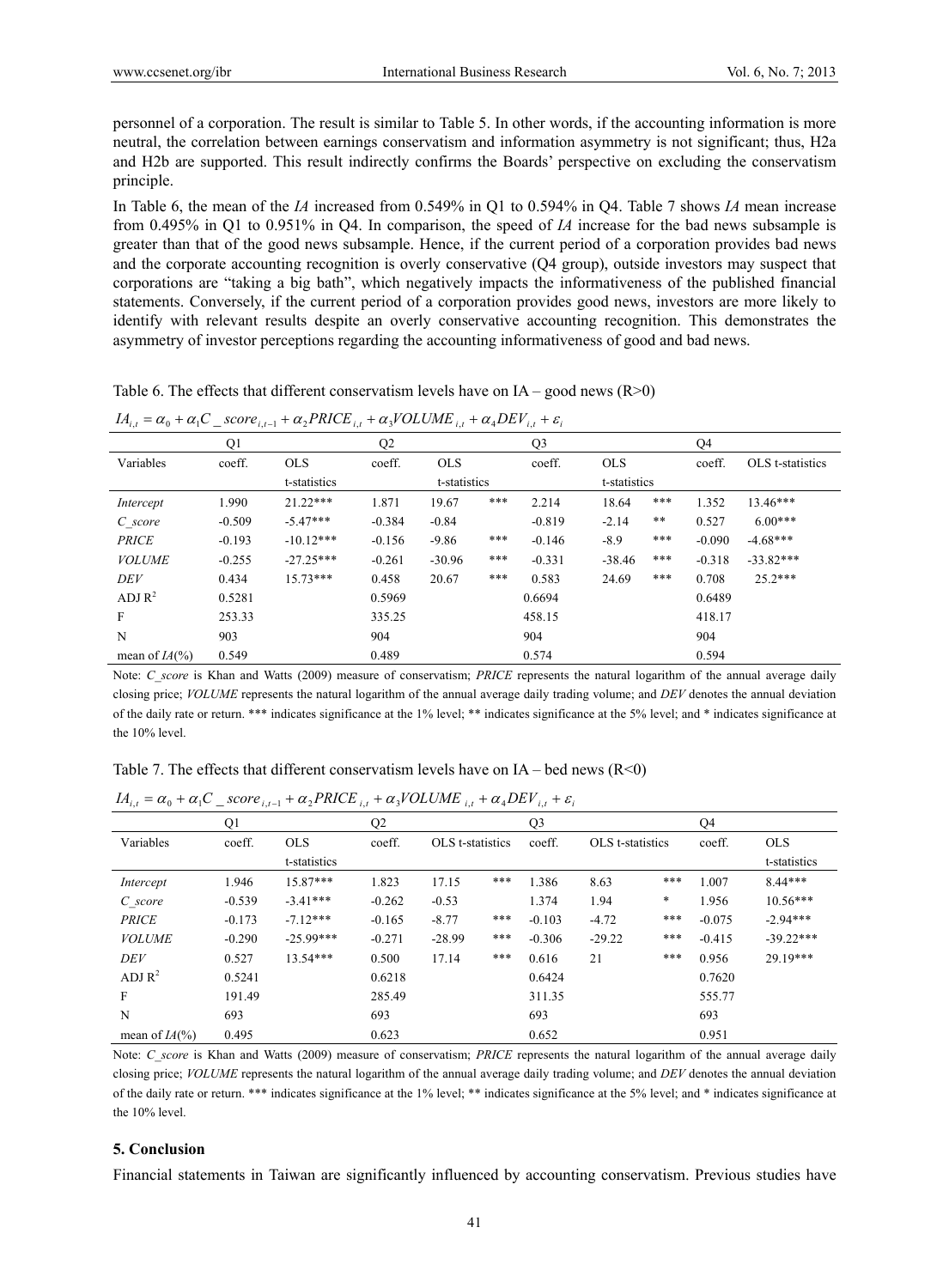explained corporations' demands for conservatism from numerous perspectives, including contract theory, agency theory, and action theory. These theories support that conservatism is positive and beneficial for decision-usefulness. However, financial statements must possess the quality characteristic of faithful representation which includes neutrality. When the operating performance of corporations exhibits uncertainties, the conservatism principle may result in the underestimation of net assets, which conflicts with the quality characteristic of faithful representation. Therefore, the Boards excluded the conservatism principle from the basic framework of accounting. This study adopts the perspective of information between insiders and outsiders to examine the value of the existence of earnings conservatism. We anticipate that the results of this study provide empirical evidence that supports the current development of financial standards.

This study adopted listed and OTC corporations in Taiwan as research samples. In summary, the results indicated that for corporations in Taiwan, when earnings conservatism is more significant, information asymmetry becomes increasingly severe. In addition, when earnings conservatism is extreme or insufficient, its correlation with information asymmetry produces varying effects and influences. Specifically, when the conservatism level of accounting information is low, the correlation between earnings conservatism and information asymmetry is significantly negative, whereas the influence on information asymmetry is significantly positive when the conservatism in corporate earnings is high. Therefore, when corporations recognize revenue and expenses, an extremity in conservatism causes investors to perceive that the informativeness of the financial statements published by a corporation is insufficient. As a result, information asymmetry is increased and investors then increase stock bid-ask spreads for self-protection. The results also indicate that when corporations provide bad news in the current period and corporate accounting recognition is overly conservative, outside investors may perceive that corporations are "taking a big bath," which negatively affects the informativeness of the published financial statements. Conversely, if the current period of a corporation provides good news, investors are more likely to identify with relevant results despite an overly conservative accounting recognition. This demonstrates the asymmetry of investor perceptions regarding the accounting informativeness of good and bad news. Finally, the empirical results of this study support the current development of financial standards. However, the formulation of financial accounting standards possesses a wide scope of influence. And this study contends that an extremity in conservatism increases the information asymmetry between the internal personnel and external parties of a corporation. Thus, the boards should endeavor to achieve balance while emphasizing faithful representation.

#### **References**

- Ahmed, A. S., & Duellman, S. (2007). Accounting conservatism and board of director characteristics: An empirical analysis. *Journal of Accounting and Economics*, *43*, 411-437. http://dx.doi.org/10.1016/j.jacceco.2007.01.005
- Ahmed, A. S., Billings, B. K., Morton, R. M., & Standford-Harris, M. (2002). The role of accounting conservatism in mitigating bondholder-shareholder conflicts over dividend policy and in reducing debt costs. *The Accounting Review*, *77*, 867-890. http://dx.doi.org/10.2308/accr.2002.77.4.867
- Ball, R., Kothari, S. P., & Nikolaev, V. V. (2013). Econometrics of the basu asymmetric timeliness coefficient and accounting conservatism. *Chicago Booth Research Paper*, No. 09-16. http://dx.doi.org/10.2139/ssrn.999710
- Basu, S. (1997). The conservatism principle and the asymmetric timeliness of earnings. *Journal of Accounting and Economics*, *24*, 3-37. http://dx.doi.org/10.1016/S0165-4101(97)00014-1
- Basu, S., Huang, A., Mitsudome, T., & Weintrop, J. (2005). Timeliness and conservatism of taiwanese earnings. *Asia-Pacific Journal of Accounting and Economics*, *12*, 113-134. http://dx.doi.org/10.1080/16081625.2005.10510654
- Cheng, C. H., Wu, P. C., & Shiue, F. J. (2011). Accounting conservatism and earnings persistence: A consideration of conservatism index components. *The International Journal of Accounting Studies*, *52*, 77-101. (in Chinese)
- Chi, W., & Wang, C. (2010). Accounting conservatism in a setting of information asymmetry between majority and minority shareholders. *The International Journal of Accounting*, *45*, 465-489. http://dx.doi.org/10.1016/j.intacc.2010.09.002
- Chi, W., Liu, C., & Wang, T. (2009). What affects accounting conservatism: A corporate governance perspective. *Journal of Contemporary Accounting and Economic*, *5*, 47-59. http://dx.doi.org/10.1016/j.jcae.2009.06.001